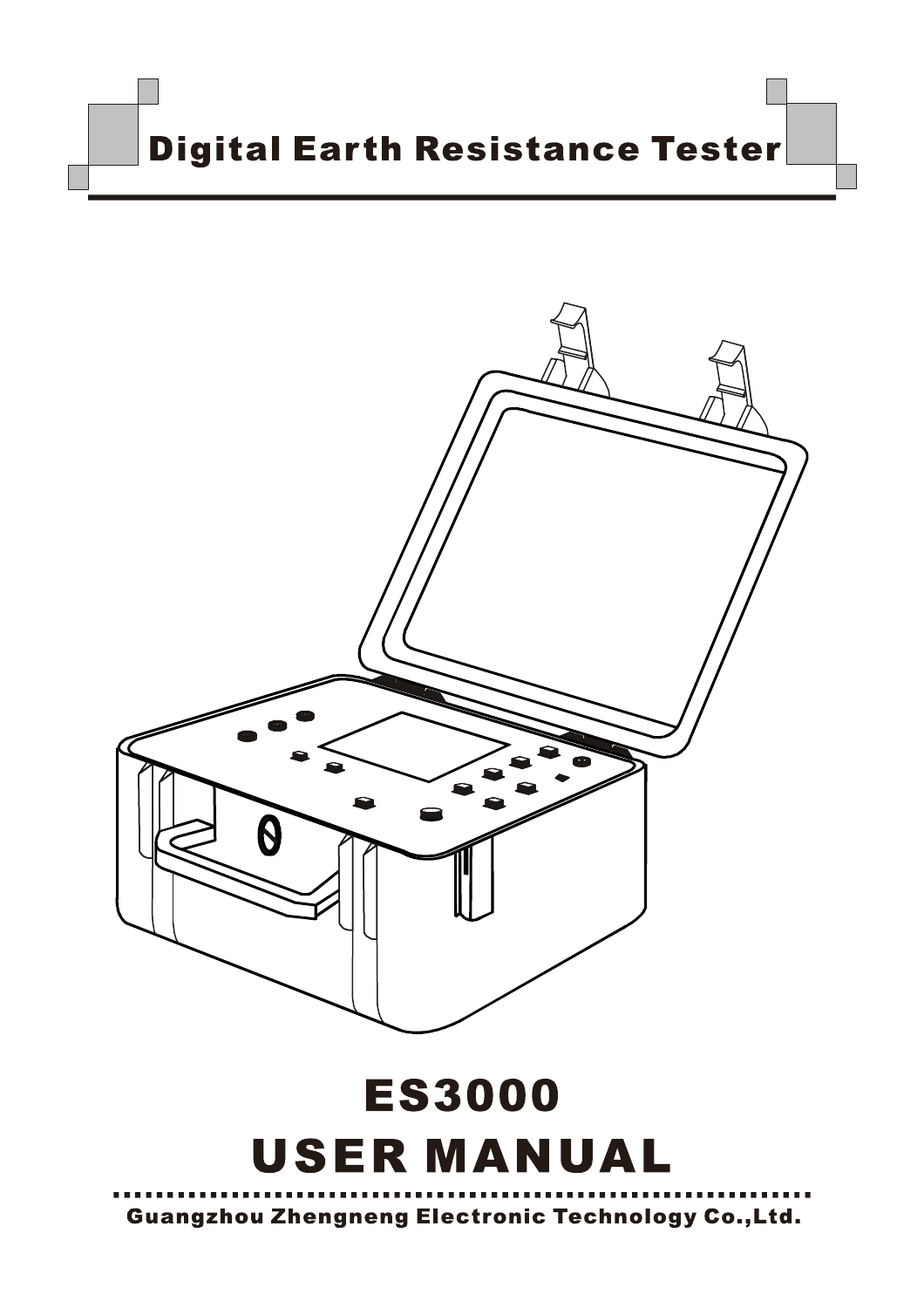# **CONTENT**

| 5. Grounding Resistance Precision Measurement       |
|-----------------------------------------------------|
| 6. Simple Method for Measuring Ground Resistance 10 |
|                                                     |
|                                                     |
|                                                     |
|                                                     |
|                                                     |
|                                                     |
|                                                     |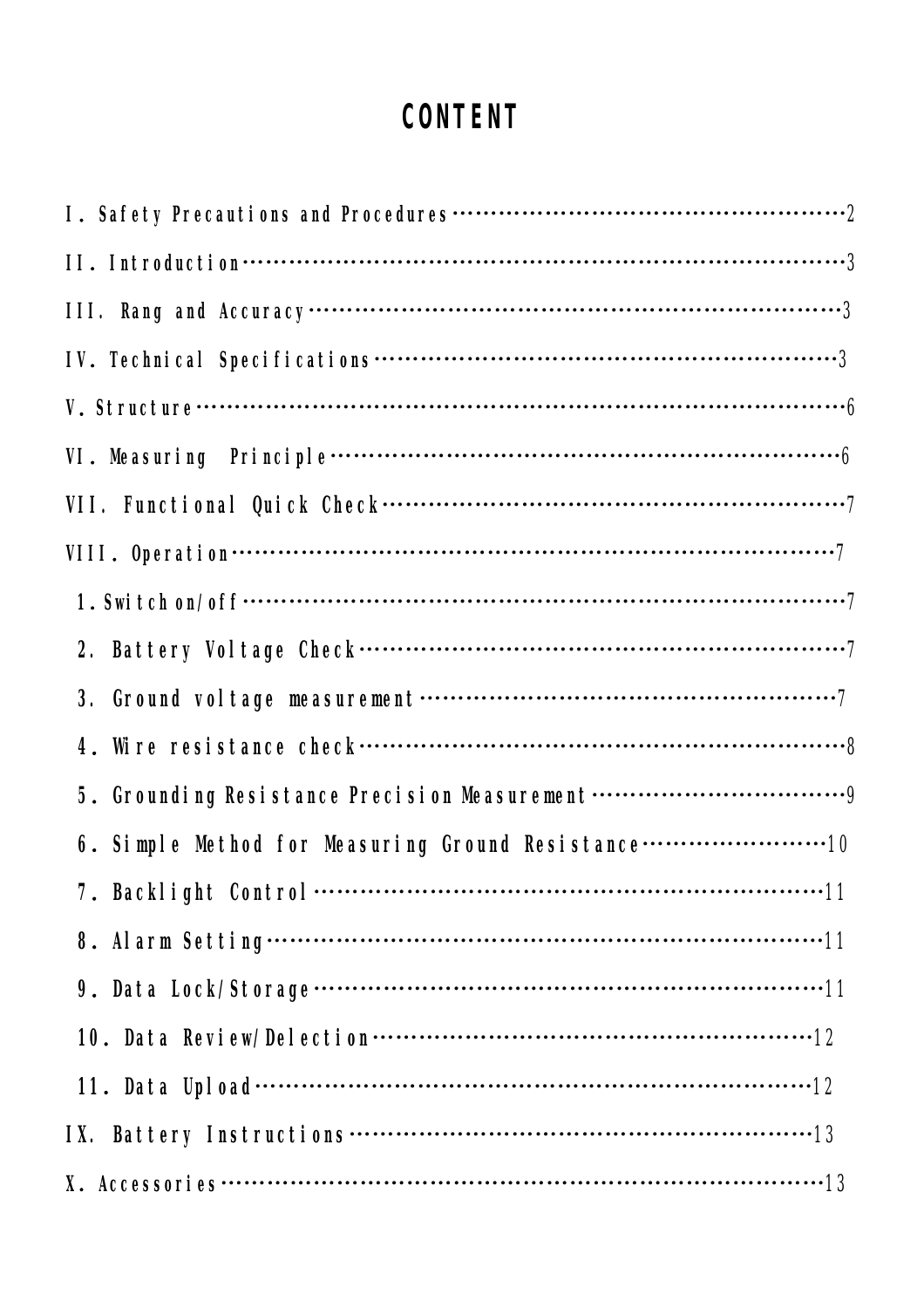## **I.Safety Precautions and Procedures**

Thank you for purchasing our company's **digital grounding resistance tester**. Before using the instrument for the first time, in order to avoid possible electric shock or personal injury, please be sure to **read and strictly observe the safety rules and precautions listed in this manual.** 

In any case, the use of this instrument should pay special attention to safety.

- l The instrument is designed, produced and inspected according to IEC61010 safety specifications.
- l In any case, the use of this instrument should pay special attention to safety.
- l When measuring, high-frequency signal generators such as mobile phones should not be used next to the meter to avoid errors.
- l Pay attention to the text and symbols on the body of the instrument.
- l Before use, make sure that the instrument and accessories are in good condition. The insulation layer of the instrument and test wire is not damaged, exposed or broken.
- l During the measurement, it is forbidden to touch exposed conductors and the circuit being measured.
- l Make sure the connection plug of the wire is tightly inserted in the meter connector.
- l Do not apply more than 100V AC voltage or DC voltage between the test terminal and the interface, doing so may damage the meter.
- l Do not measure in flammable places, sparks may cause explosion.
- l When the instrument is in use and the enclosure or test wire is broken and the metal is exposed, please stop using it.
- l Do not place and store the instrument for a long period of time under conditions of high temperature, humidity, condensation, and direct sunlight.
- l When charging the battery, make sure the test line has been removed from the meter and the meter is off.
- I The meter displays the battery voltage low symbol  $\sqrt[m]{\hspace{1.5mm}}$  and should be charged in time.
- l Pay attention to the measuring range and use environment specified by this instrument.
- l The use, disassembly, calibration and maintenance of this instrument must be performed by authorized personnel.
- l Because of the reason of this instrument, if it is dangerous to continue using it, it should be immediately stopped and sealed immediately, and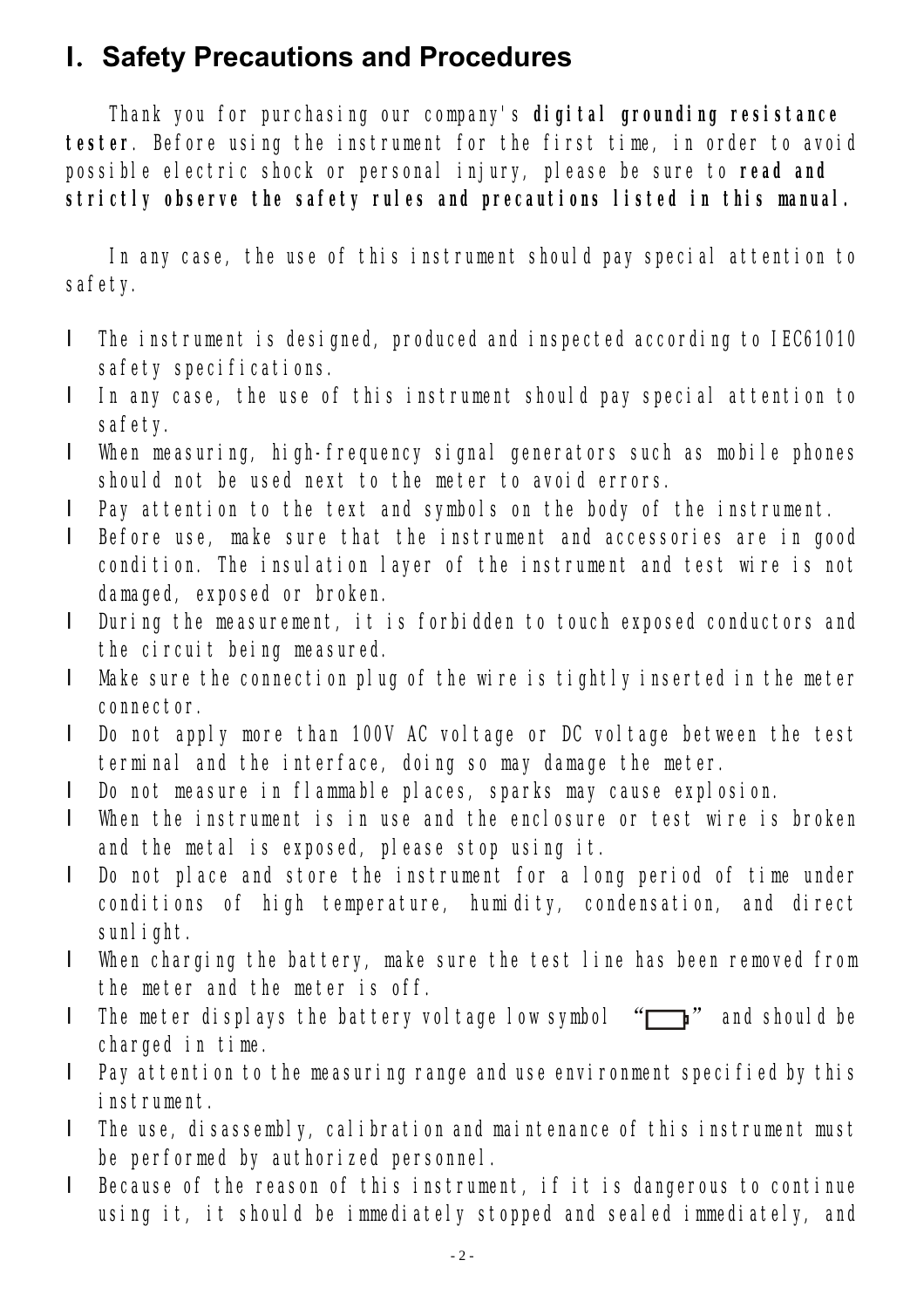it should be handled by a qualified organization.

I The "  $\hat{A}$ " safety warning sign in the instrument and manual must be operated strictly in accordance with the contents of this manual.

## **II.Introduction**

**Digital grounding resistance tester,** also known as **the three-wire grounding resistance tester, grounding resistance meter, etc.,** is a commonly used meter for measuring grounding resistance. It adopts a large LCD gray-white screen backlight display and microprocessor technology to meet the requirements of two-wire and three-wire test resistance. **Suitable for telecommunications, electricity, meteorology, computer rooms, oil fields, power distribution lines, iron tower transmission lines, gas stations, factory grounding networks, lightning rods and so on. Instrument testing is precise, fast, simple, stable and reliable.** 

**The digital grounding resistance tester** is controlled by the microprocessor and can automatically detect the connection status of each interface and the interference voltage and interference frequency of the ground network, and has the function of testing the auxiliary grounding resistance value. At the same time store 500 sets of data, **resistance measurement range: 0.01Ω ~ 3000Ω, grounding voltage range: 0.01 ~ 100.0V.**  Online monitoring data through monitoring software, USB data uploaded to PC and unique features such as **intelligent alarm alert**

**The digital grounding resistance tester c**onsists of host, monitoring software, test line, USB cable, and grounding rod. It has the functions of reading, checking, saving, reporting and printing of historical data.

| <b>Masurement</b><br>function | <b>Range</b>                    | <b>Accuracy</b>                                              | <b>Resolution</b> |
|-------------------------------|---------------------------------|--------------------------------------------------------------|-------------------|
|                               | $0.01 \Omega \sim 30.00 \Omega$ | $\pm$ 1.5% rdg $\pm$ 5dg t                                   | $0.01 \Omega$     |
| <b>Grounding</b>              | $30.1\Omega\!\sim\!300\,\Omega$ | (Auxiliary ground                                            | $0.1\Omega$       |
| <b>Resistance</b>             | 301 $\Omega$ ~3000 $\Omega$     | resistance 100 $\Omega$ $\pm$ 5%,<br>voltage to ground <10V) | 1 $\Omega$        |
| <b>Grounding</b>              | $0.01 - 10.00V$ AC              |                                                              | 0.01V             |
| <b>Voltage</b>                | $10.1 - 100.0V$                 | $\pm$ 1%rdg $\pm$ 3dgt                                       | 0.1V              |

# **III. Rang and Accuracy**

(Remark: 23℃ $\pm$ 5℃, below 75%rh)

# **IV.Technical Specifications**

| <b>Grounding</b><br>Resistance Range | 0.01 $\Omega$ $\sim$ 3000 $\Omega$ | Accuracy $\pm$ 1.5% rdg $\pm$ 5dgt |
|--------------------------------------|------------------------------------|------------------------------------|
| <b>Grounding</b>                     | $0.01 \Omega$                      |                                    |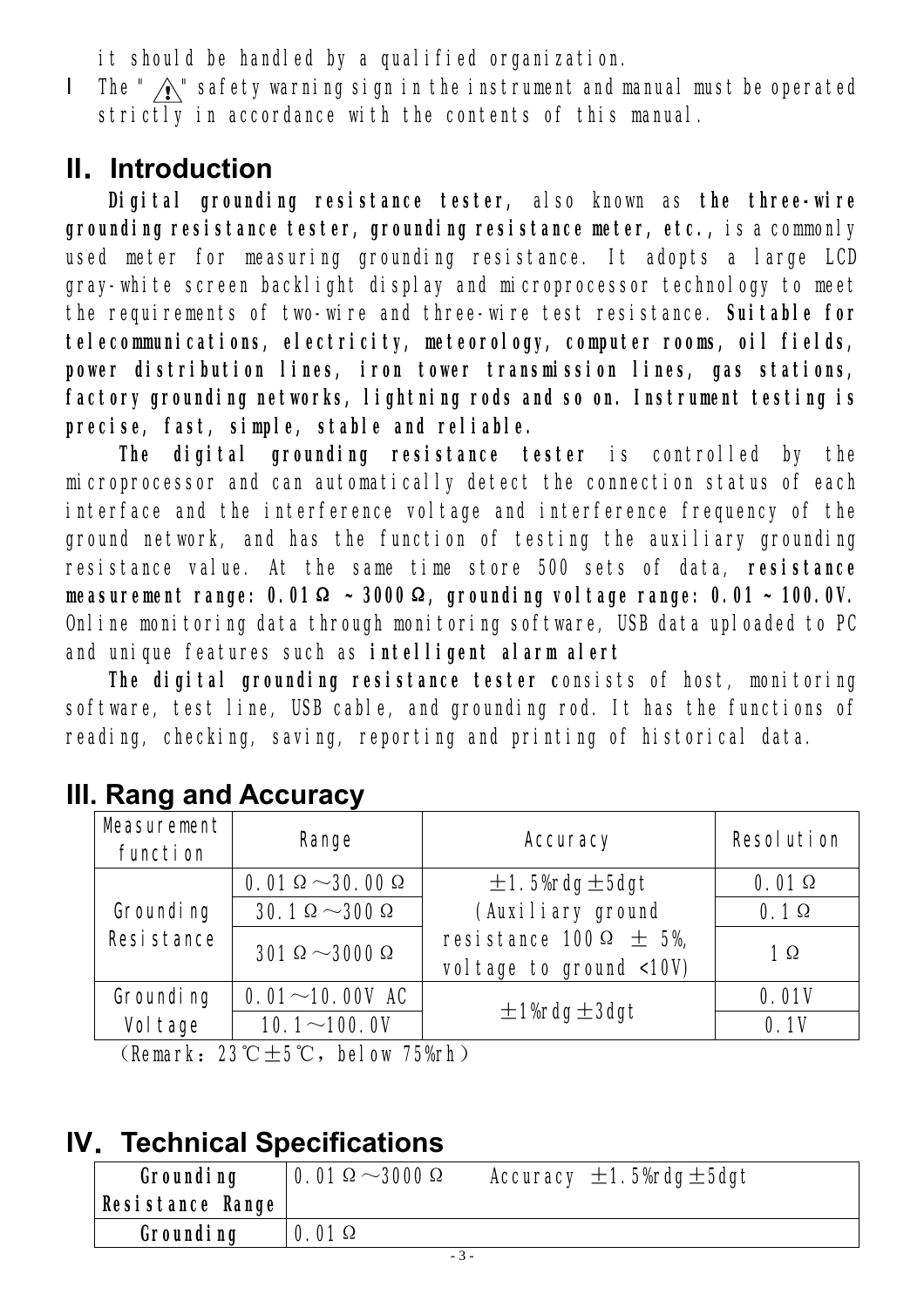| <b>Resistance</b>             |                                                                                                                                                       |  |
|-------------------------------|-------------------------------------------------------------------------------------------------------------------------------------------------------|--|
| <b>Resolution</b>             |                                                                                                                                                       |  |
|                               |                                                                                                                                                       |  |
| <b>Grounding</b>              | $0.01 - 100.0V$ AC<br>Accuracy $\pm$ 1% rdg $\pm$ 3dg t                                                                                               |  |
| <b>Voltage Range</b>          |                                                                                                                                                       |  |
| <b>Grounding</b>              | 0.01V                                                                                                                                                 |  |
| <b>Voltage</b>                |                                                                                                                                                       |  |
| <b>Resolution</b>             |                                                                                                                                                       |  |
| <b>Baseline</b>               | 23° $\mathbb{C} \pm 5$ ° $\mathbb{C}$ , below 75% h (Auxiliary ground resistance                                                                      |  |
| conditions                    | 100 $\Omega$ $\pm$ 5%, voltage to ground <10V)                                                                                                        |  |
| <b>Function</b>               | resistance measurement, ground voltage<br>Earth<br>measurement, low value resistance measurement                                                      |  |
| <b>Power</b>                  | DC 6V Lead-acid batteries                                                                                                                             |  |
| <b>Backlight</b>              | Controllable gray screen backlight, suitable for use<br>in dim places                                                                                 |  |
| measurement mode              | Precise three-wire measurement, simple two-wire<br>measurement                                                                                        |  |
| <b>Measurement</b><br>methods | Grounding resistance: rated current change pole<br>method, test current $> 20$ mA (sine wave), 128Hz;<br><b>Ground Voltage: Average Rectification</b> |  |
| <b>Test frequency</b>         | <b>128Hz</b>                                                                                                                                          |  |
| Display mode                  | 4-bit large LCD display, gray screen backlight                                                                                                        |  |
| <b>Measurement</b>            | LED flashing indicator during<br>measurement,<br><b>LCD</b>                                                                                           |  |
| <i>i</i> nstructions          | countdown display                                                                                                                                     |  |
| LCD size                      | 108mm $\times$ 65mm                                                                                                                                   |  |
| Instrument size               | L/WH: $277.2$ mm $\times$ 227.5mm $\times$ 153mm                                                                                                      |  |
| Test line length              | 3 strips: red 15m, yellow10m, green 5m each one                                                                                                       |  |
| Simple test line              | 2strips: red 1.6m, green 1.6m each one                                                                                                                |  |
| <b>Auxiliary</b>              | 2PCS: $\phi$ 10mm $\times$ 200mm                                                                                                                      |  |
| Grounding rod                 |                                                                                                                                                       |  |
|                               |                                                                                                                                                       |  |
| Measure time                  | Ground voltage: about 2 times/sec; grounding<br>resistance: about 5 seconds/time                                                                      |  |
| <b>Measurement</b><br>times   | 5000 times or more                                                                                                                                    |  |
| Line voltage                  | Measuring grounding voltage : AC 600V or less                                                                                                         |  |
| <b>USB interface</b>          | With USB interface, software monitoring, storage data<br>can be uploaded to the computer, save and print                                              |  |
| <b>Communication</b><br>Line  | One USB communication line, 1.5m long                                                                                                                 |  |
| Data storage                  | 500 groups, flashing "FULL" symbol indicates that the<br>memory is full                                                                               |  |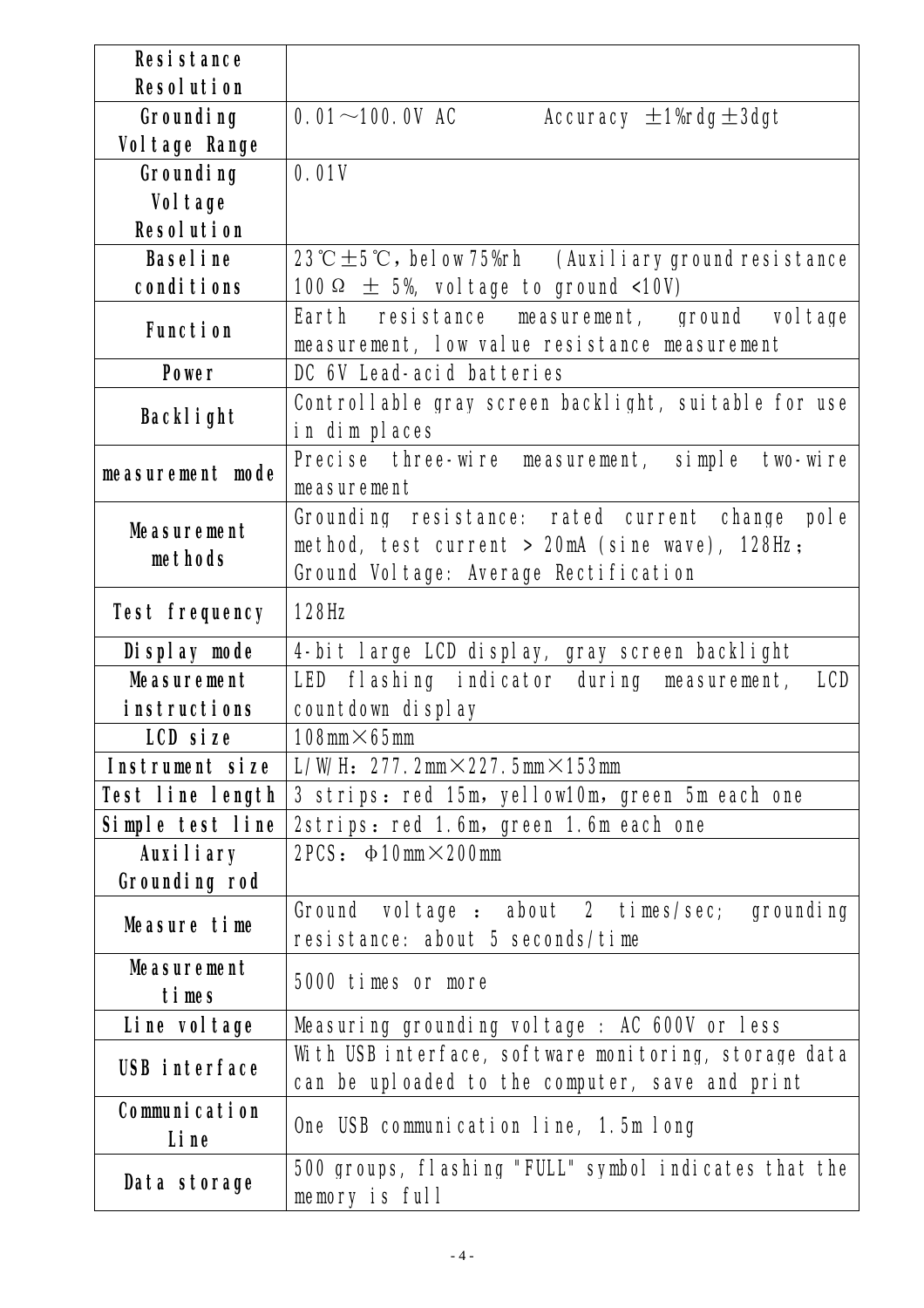| Data review                                   | Data review function: "MR" symbol display                                                    |  |
|-----------------------------------------------|----------------------------------------------------------------------------------------------|--|
| Overflow display                              | Over-range overflow function: "OL" symbol display                                            |  |
| <b>Alarm function</b>                         | Alarmwhen the measured value exceeds the alarm setting<br>value                              |  |
| <b>Battery voltage</b>                        | Real-time display of battery power, reminding timely<br>charging when battery voltage is low |  |
|                                               | Backlight: 25mA Max                                                                          |  |
| <b>Power</b>                                  | Standby: 25mA Max(Backlight off)                                                             |  |
| consumpt i on                                 | measuring: 70mA Max(Backlight off)                                                           |  |
|                                               | Instrument: 2397g(含电池)                                                                       |  |
|                                               | Test lines: 861.5g(含简易测试线)                                                                   |  |
| Weight                                        | Auxiliary grounding rod: 425g(2 根)                                                           |  |
|                                               | Instrument bag: 271g                                                                         |  |
| Working<br>temperature and<br>humidity        | $-10^{\circ}\text{C}\!\sim\!40^{\circ}\text{C}$ ; below 80%rh                                |  |
| <b>Storage</b><br>temperature and<br>humidity | $-20^{\circ}\text{C}\sim 60^{\circ}\text{C}$ ; below 70% h                                   |  |
| <b>Overload</b>                               | Grounding resistance: AC 280V/3 seconds between E-H and                                      |  |
| protection                                    | E-S ports                                                                                    |  |
| <b>Insulation</b><br>resistance               | 10M $\Omega \not\perp$ (500V between circuit and housing)                                    |  |
| <b>Pressure</b>                               |                                                                                              |  |
| resistance                                    | AC 3700V/rms(between circuit and housing)                                                    |  |
| <b>Electromagnetic</b>                        | IEC61010-4-3, Wireless frequency electromagnetic                                             |  |
| properties                                    | field $\leq 1$ V/m                                                                           |  |
| Suitable for<br>safety<br><b>regulations</b>  | <b>IEC61010-1</b> NEC1010-2-31 NEC61557-1,5<br>IEC60529(IP54)、Pollution level 2、CAT III 300V |  |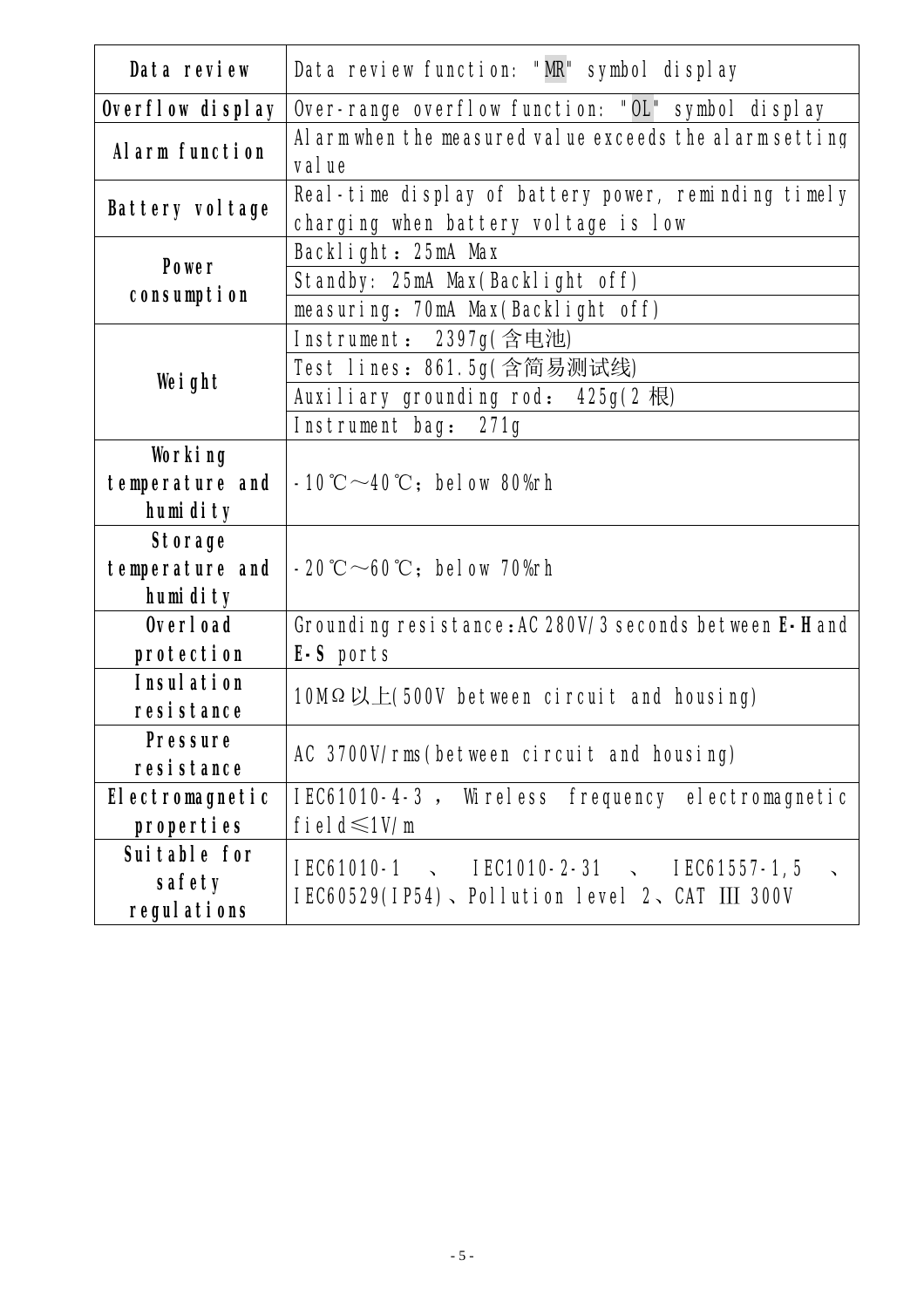# **V.Structure**



1. LCD 2. **H** interface: current pole **3. S** interface : voltage pole **4. E** interface : grounding pole **5.** Function button **6.** DC charging **7.** USB interface **8.** Test button **9.** Safety Alligator Clip **10.**Test line **11.** Grounding rob **12.** Easy test line **13.**Simple test line short connector

## **VI.Measuring Principle**

1. Ground voltage measurement using average rectification.

**2**.The grounding resistance value is measured using the rated current change method, that is, the rated current **I** (30mA Max, 128Hz) flowing between the measuring object **E** (ground electrode) and **H** (current electrode); seeking **E** and **S** (voltage electrode) Potential difference **V**, then the method to determine the ground resistance **Rx**。

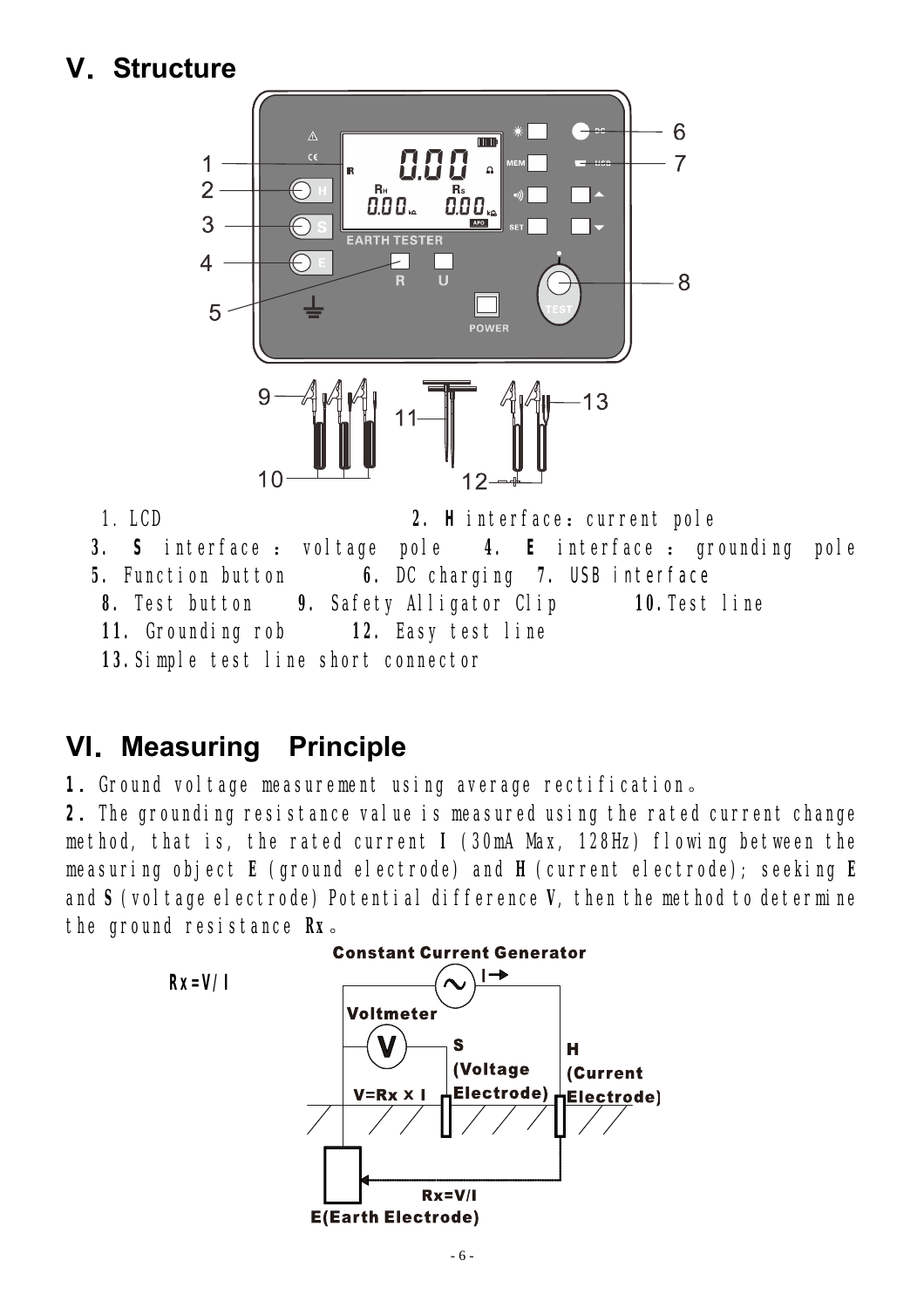**3**.The working error (**B**) is the error within the rated operating conditions, which is calculated from the inherent error (**A**) and variation error (**Ei**) of the existing instrument.。

 $B = \pm (|A| + 1.15 \times \sqrt{F_1^2 + F_2^2 + F_3^2 + F_4^2 + F_5^2 + F_7^2 + F_8^2)})$ 

- **A**: inherent error **E1**:Changes due to location changes
- **E2**: Changes due to power supply voltage changes
- **E3:** Changes due to temperature changes
- **E4**: Changes due to disturbance voltage variations
- **E5:** Changes due to contact electrode resistance
- **E7: Changes due to system frequency changes**
- **E8:** Changes due to system voltage changes

| <b>POWIR</b>        | Switch on/off                                 |  |
|---------------------|-----------------------------------------------|--|
| <b>MM</b>           | Data browsing/value setting                   |  |
| <b>X</b> Backlight  | <b>Backlight control</b>                      |  |
| button              |                                               |  |
| <b>TEST</b> button  | Start measuring                               |  |
| <b>button</b>       | Delete data measurement selection             |  |
| <b>button</b>       | Wire resistance check/delete data measurement |  |
|                     | selection                                     |  |
| <b>SET</b> button   | Set alarm value/delete data                   |  |
| <b>MM</b> hutton    | Data Lock/Store/View                          |  |
| $\bullet$ )) button | Alarm function start/alarm threshold setting  |  |
| R and U             | Measure gear selection                        |  |

# **VII. Functional Quick Check**

# **VIII.Operation**

#### **1**.**Switch on/off**

Į

Press the POWER button to switch on and off. After turning on the machine, the lower corner shows "APO" and it will automatically shut down after 15 minutes when it is not operating.

#### **2.Battery Voltage Check**

After powering on, if the LCD shows a low battery voltage symbol it indicates that the battery is running low. Please charge it in time. The battery power is sufficient to ensure the accuracy of the measurement. When the battery power decreases, the power indicator bar decreases.

## **3.Ground Voltage Measurement**

Before measuring, please make sure that the plug of the test line is fully inserted into the corresponding interface of the meter.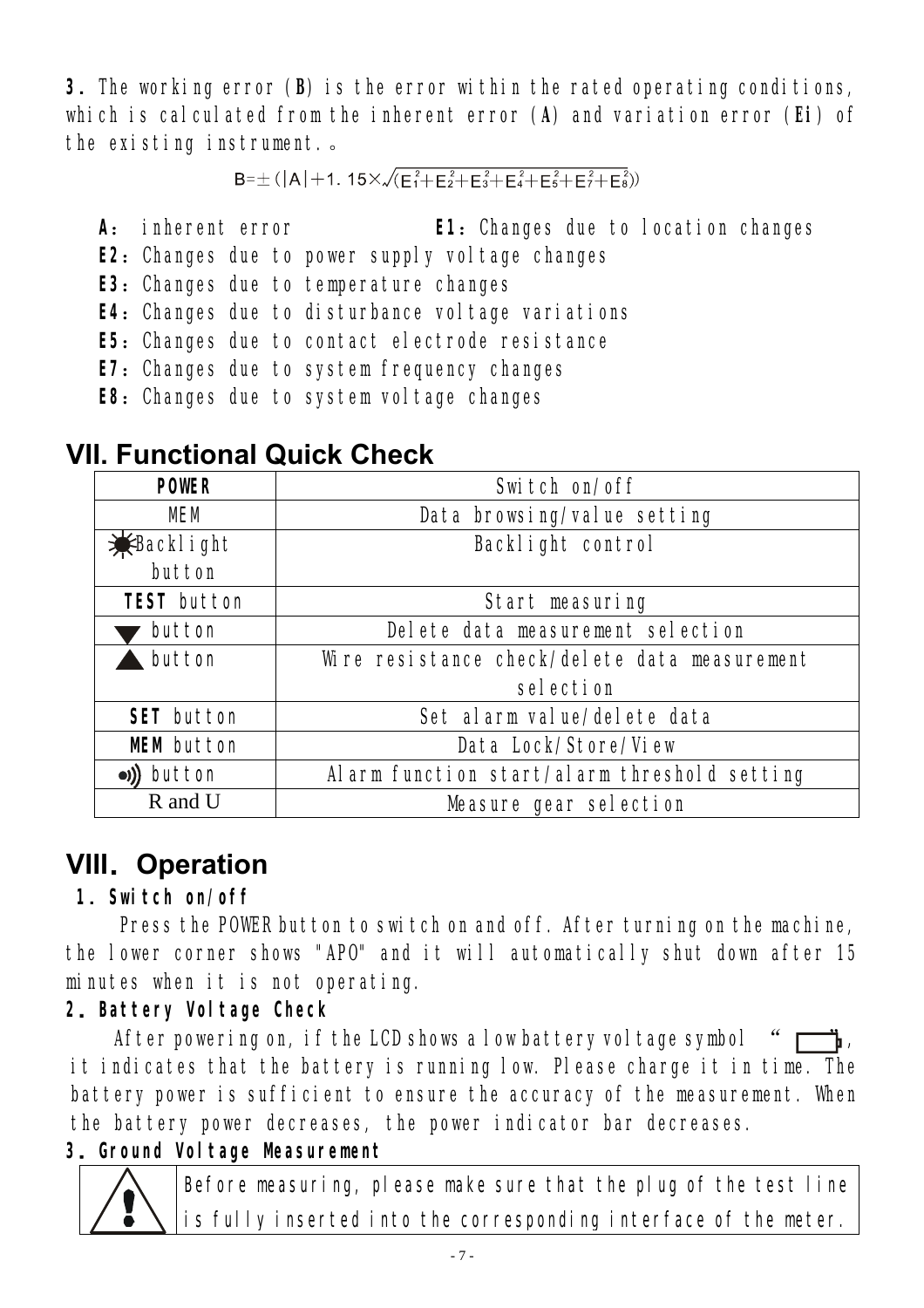If the plug is not fully inserted or contacted, the measurement value may be incorrect.

This instrument can not be used for commercial power supply voltage measurement, special circumstances need to measure, only can use the S and E interfaces connect to measure, the commercial power supply voltage cannot be measured when the H and S interfaces are shorted. Otherwise, the voltage is measured in the ground loop of the circuit breaker and the circuit breaker may start.

Do not apply more than 100V across the measurement interface when measuring ground voltage.

When measuring ground voltage, do not touch exposed conductors to avoid electric shock.

After the auxiliary grounding rod and test line are connected, switch the function button U to the voltage level, the LCD displays the ground voltage, and the measured voltage to ground cannot exceed 100 V.

Under normal circumstances, measure the ground voltage and connect only the corresponding test lines of the S and E interfaces. As shown:



**Notice When measuring the grounding resistance, first confirm that the voltage to the ground must be less than 10V. If the voltage is more than 10V, the measured value of the grounding resistance may cause an error. At this time, the grounded device shall be powered off first. After the ground voltage drops, measure the ground resistance again.** 

#### **4.Wire resistance check**

In order to improve the precision and stability of the grounding resistance measured in the field, the error caused by the change of the wire resistance due to the test line being used for a long time is avoided; To avoid the error caused by the test line not completely inserted into the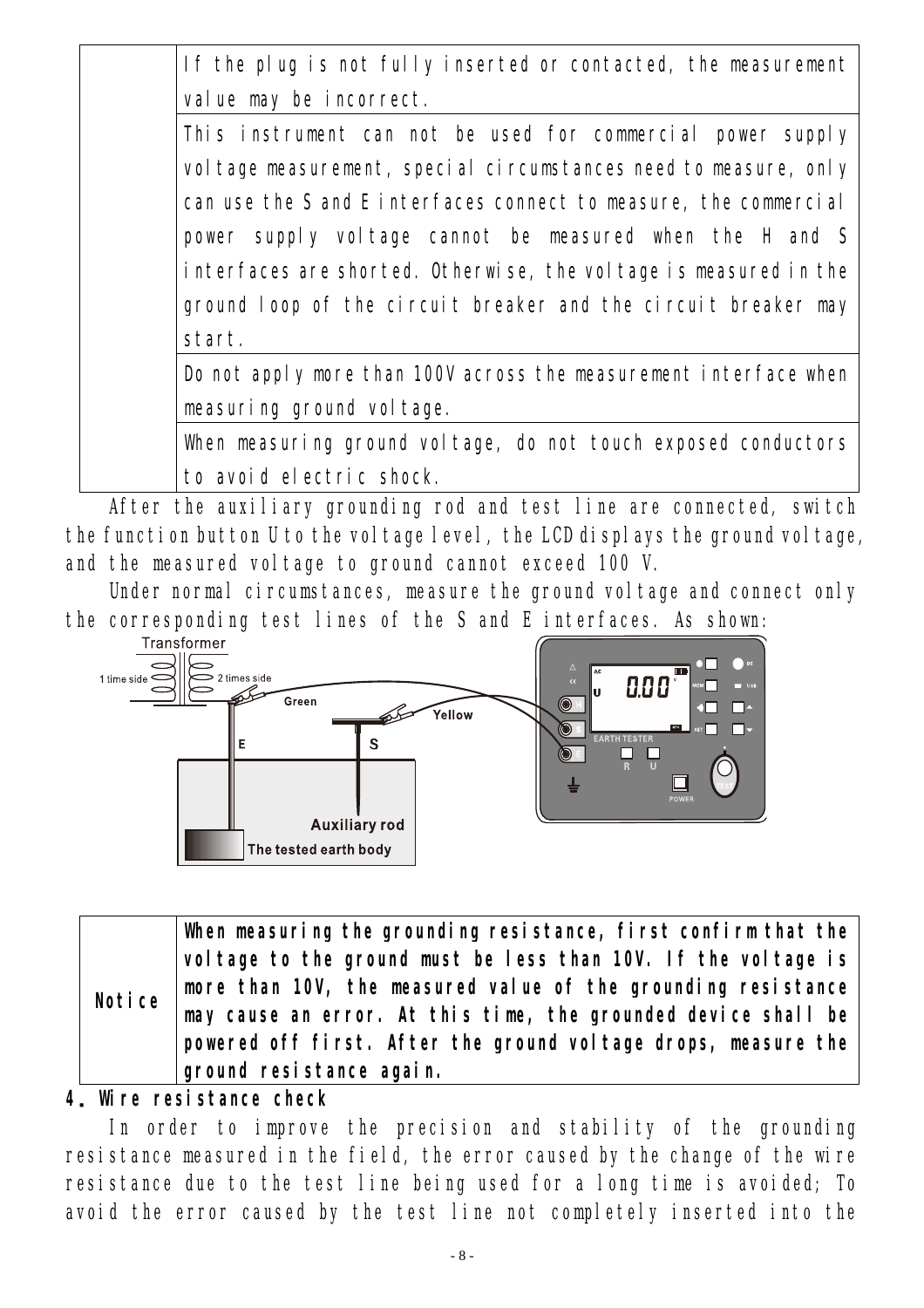instrument interface or poor contact; to avoid the error caused by the user to replace or lengthen the test line, the line resistance check function is specially designed to measure the low-value resistance more accurately.

After connecting the test line and the meter, short the other end of all the test lines. As shown in the figure below, press the function button R to switch to the corresponding ground resistance measurement position. Press

key to start calibration, LED indicator flashes during calibration, LCD countdown display, LCD display after calibration.

Shutdown does not save the verification line resistance. The next time it is turned on, it needs to be recalibrated.



**5.Grounding Resistance Precision Measurement** 

|  | Before measuring, please make sure that the plug of the test line |
|--|-------------------------------------------------------------------|
|  | is fully inserted into the corresponding interface of the neter.  |
|  | If the plug is not fully inserted or contacted, the measurement   |
|  | value may be incorrect.                                           |
|  | For low value ground resistance measurement, the measurement is   |
|  | nore accurate after line resistance check                         |
|  | When the grounding resistance is measured, the maximum voltage    |
|  | of about 50V will be generated between the E and Hinterfaces!     |
|  | Do not apply voltage between the measurement interfaces. Please   |
|  | be careful to avoid electric shocks.                              |
|  | When measure ground resistance, the test line can not be mixed,   |
|  | the test line should be neasured separately                       |
|  | The auxiliary grounding rods H S can be buried in places where    |
|  | there is a large amount of vater, so as to reduce the auxiliary   |
|  | grounding resistance value and can reduce the indication error.   |

After the precision measurement grounding resistance adopts three-wire connection, the auxiliary grounding rod and the test line are all connected, switch the function to measure the resistance R mode, and press the "TEST" key to start measure.LED flashes during measurement, LCD countdown display, light off after measurement is complete, LCD shows measured value.From the measured object, every 5 to 10 meters, insert the auxiliary grounding rod into the earth in a straight line.Connect the grounding test lines (red,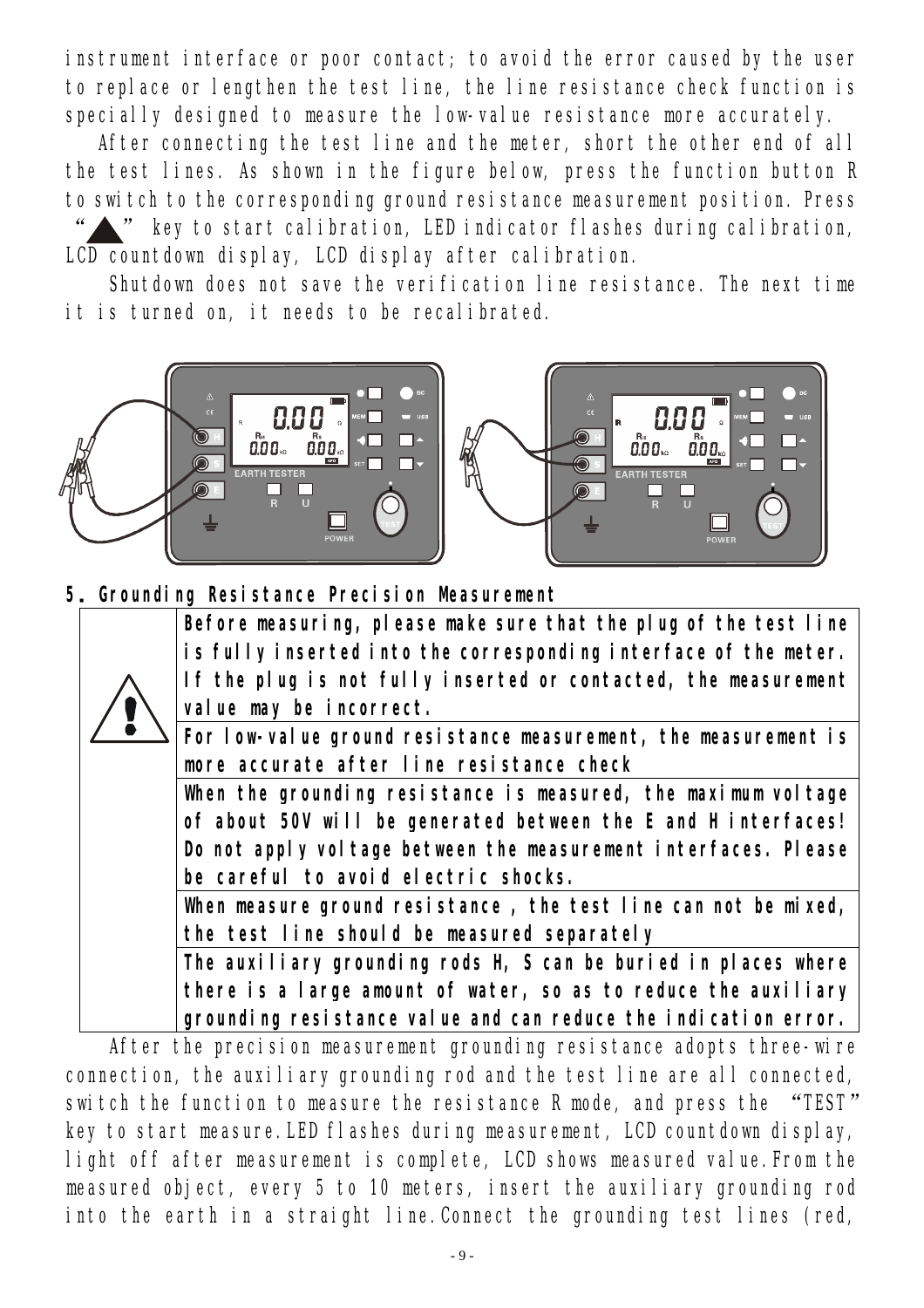yellow, and green) from the H, S, and E ports of the meter to the auxiliary current electrode H, auxiliary voltage electrode S, and ground electrode E under test. As shown:



#### **6.Simple Method for Measuring Ground Resistance**



This method is a simple measurement method that does not use an auxiliary grounding rod. The grounding electrode with the smallest grounding resistance is used as the auxiliary grounding electrode, and two simple test wires are connected (that is, the H and S interfaces are short-circuited).Instead of the auxiliary grounding rods H, S, metal burying materials such as metal pipes or fire hydrants, common grounding of commercial power systems, or lightning protection grounds of buildings may be used.Take care to remove the oxide layer at the connection point of the selected metal auxiliary grounding body during measurement.

Grounding resistance simple test wiring as shown below, other operations and precision measurement。

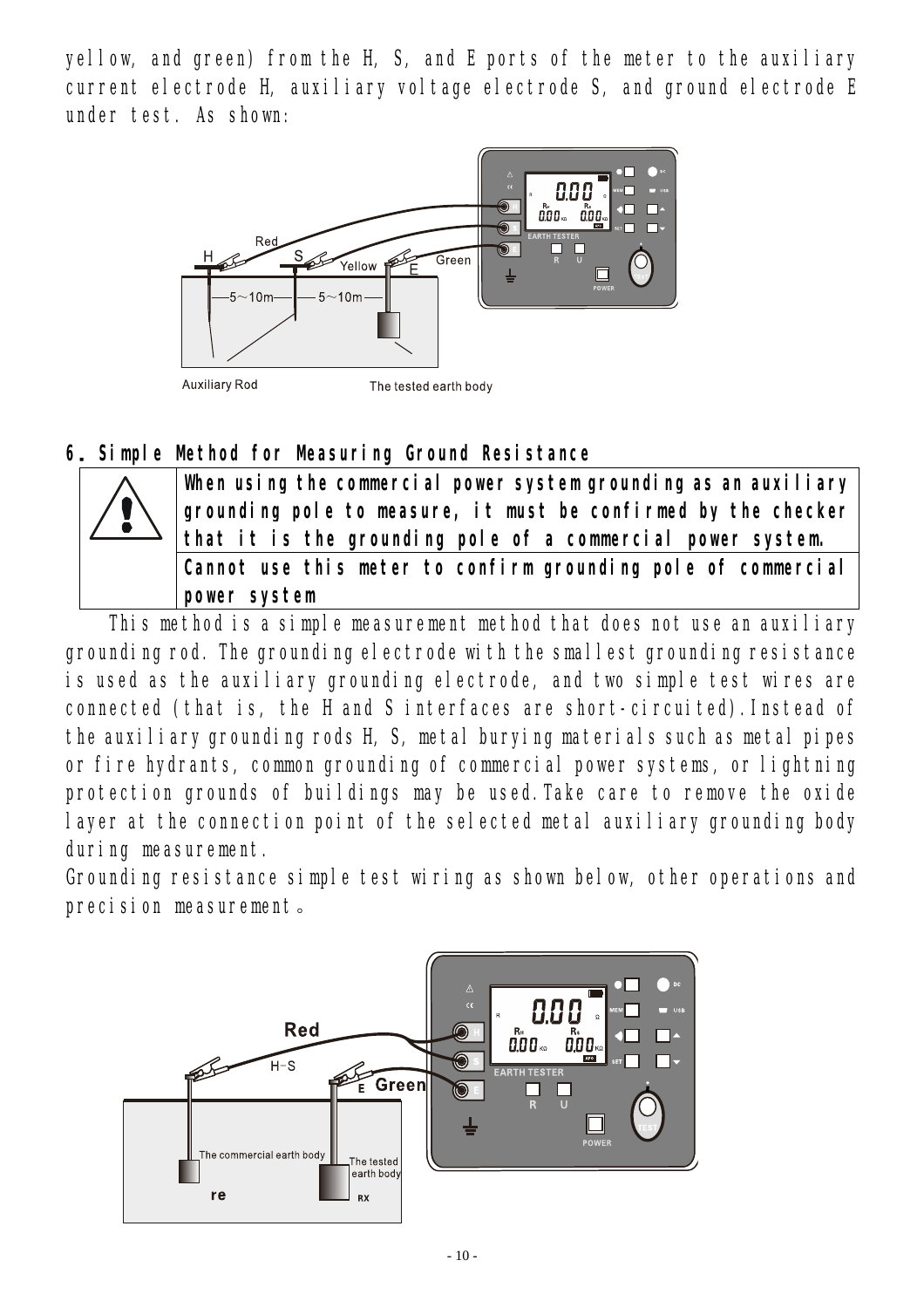The simple method measures the grounding resistance. The instrument reading value is the sum of the grounding resistance of the measured grounding body and the grounding resistance of the commercial grounding body. That is:

#### **RE=RX+re**

- And: **RE** is the meter reading value;
	- **RX** is the grounding resistance value of the grounding body under test;

**re** is the grounding resistance value of a common grounding body such as a commercial power system.

Then, the grounding resistance of the measured grounding body is: **RX=RE-re** 

Use a simple method to measure the grounding resistance, and try to select the grounding body with a small **re** value as the auxiliary grounding electrode so that the meter reading is closer to the true value. When measuring, please choose metal water pipe and fire hydrant as auxiliary ground electrode。

|               | Simple nethod to measure the grounding resistance, also need to |
|---------------|-----------------------------------------------------------------|
| <b>Notice</b> | confirmthat the voltage to the ground must be below 10V. If the |
|               | voltage is above 10V, the measured value of the grounding       |
|               | resistance may have errors. At this time, first power off the   |
|               | device of the grounding body under test. Masure the grounding   |
|               | resistance after the grounding voltage drop.                    |

#### **7**.**Backlight Control**

After power on, press " $\frac{1}{2}$ " key to turn the backlight on or off, and the backlight function is suitable for dim places. The default backlight turns off every time you turn it on.

#### **8**.**Alarm Setting**

After power on, short press "  $\rightarrow$ )  $\rightarrow$  to turn on and off the alarm function. Short press "SET" key to set the resistance alarm value, press " .) " key to move the cursor, press " $\blacktriangle$ " or " $\nabla$ " key to change the current size, and then press "**SET**" key to save and exit. When the measured value is greater than the alarm critical setting value and the alarm function is turned on, the meter displays the " $\omega$ ))" symbol and issues a "beep-beep-beep--" alarm sound.

#### **9**.**Data Lock/Storage**

After the power-on or measurement is completed, short press "**MEM**" key to lock the current display data,and automatically numbered and storage. If the memory is full, the meter displays the "**FULL**" symbol. As shown below: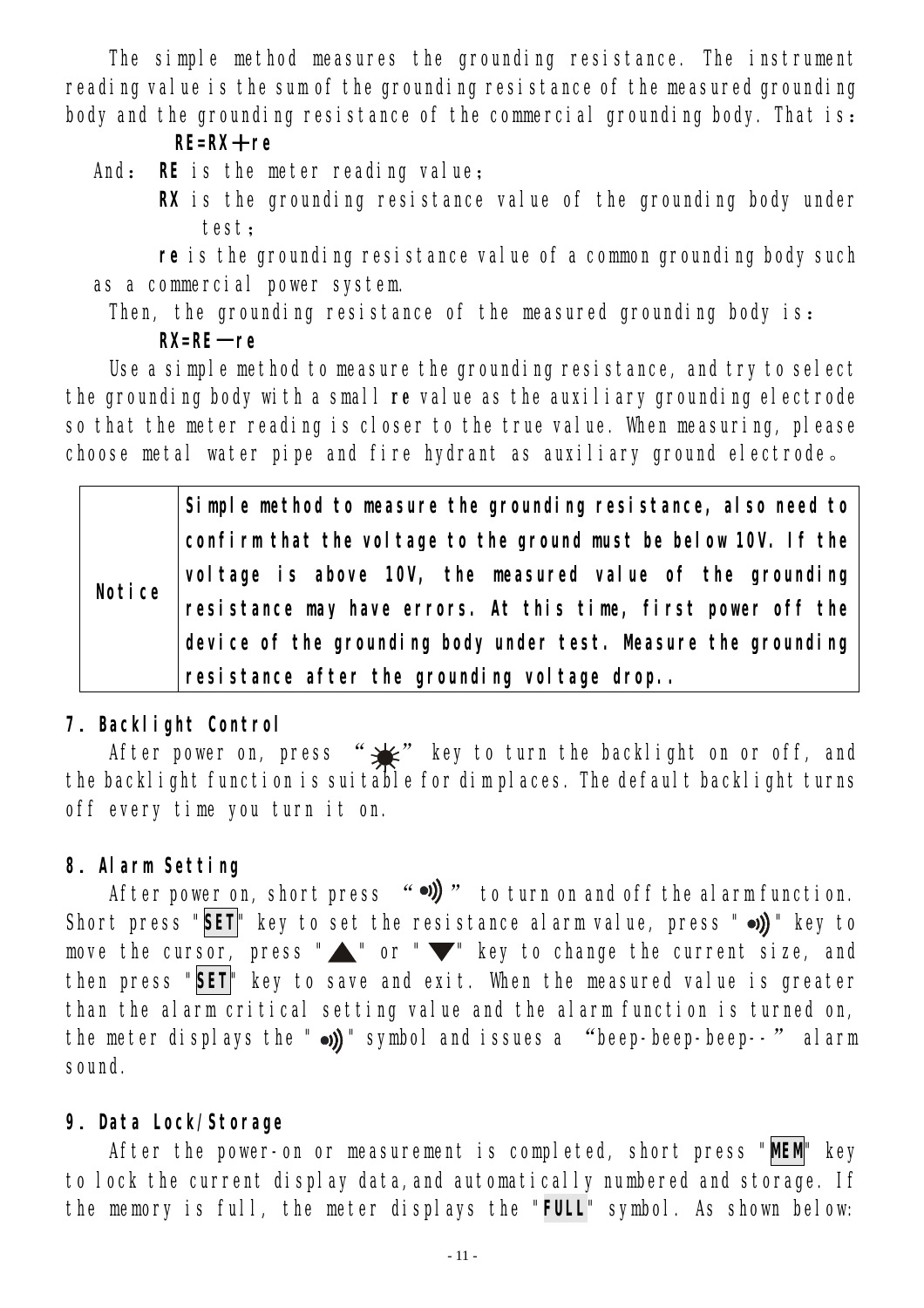The measurement data is 1032Ω. Short press "**MEM**" to display the data showed that it is stored as the third group.

> R<sub>s</sub>  $0.04<sub>ko</sub>$

**10.Data Review/Delection** 

 $0.01$ 

 $\mathsf{R}$ 

 $\overline{R}$ 

After the power on or measurement is completed, press and hold the "**MEM**" button (more than 3 seconds) to enter the data review mode.The interface corresponding to the stored data interface and the stored data group number flash alternately. Press "  $\blacktriangle$  " or "  $\blacktriangledown$  " key to select the corresponding data of the array number with a step by 1, hold down the " $\blacktriangledown$ " or " $\blacktriangle$ " key to select the array number with a step by 5, then press "**MEM**" to exit.See below

In the figure below, the number 3 is the current group number, and 6 is the total group number. If no data is stored, the LCD displays "**NULL**". See the figure below.

Under data review status, press "**SET**" key to enter data deletion, press " **\*** " or "  $\blacktriangledown$ " key to select "NO' or "YES", select "NO' and then press "SET" key to not return data review status, select "**YES**". Press the "**SET**" key again to delete the stored data. After the deletion, the following figure is displayed.

**11**.**Data Upload**

Connect the USB communication cable of the computer and the instrument, turn on the instrument and run the monitoring software. If the USB connection







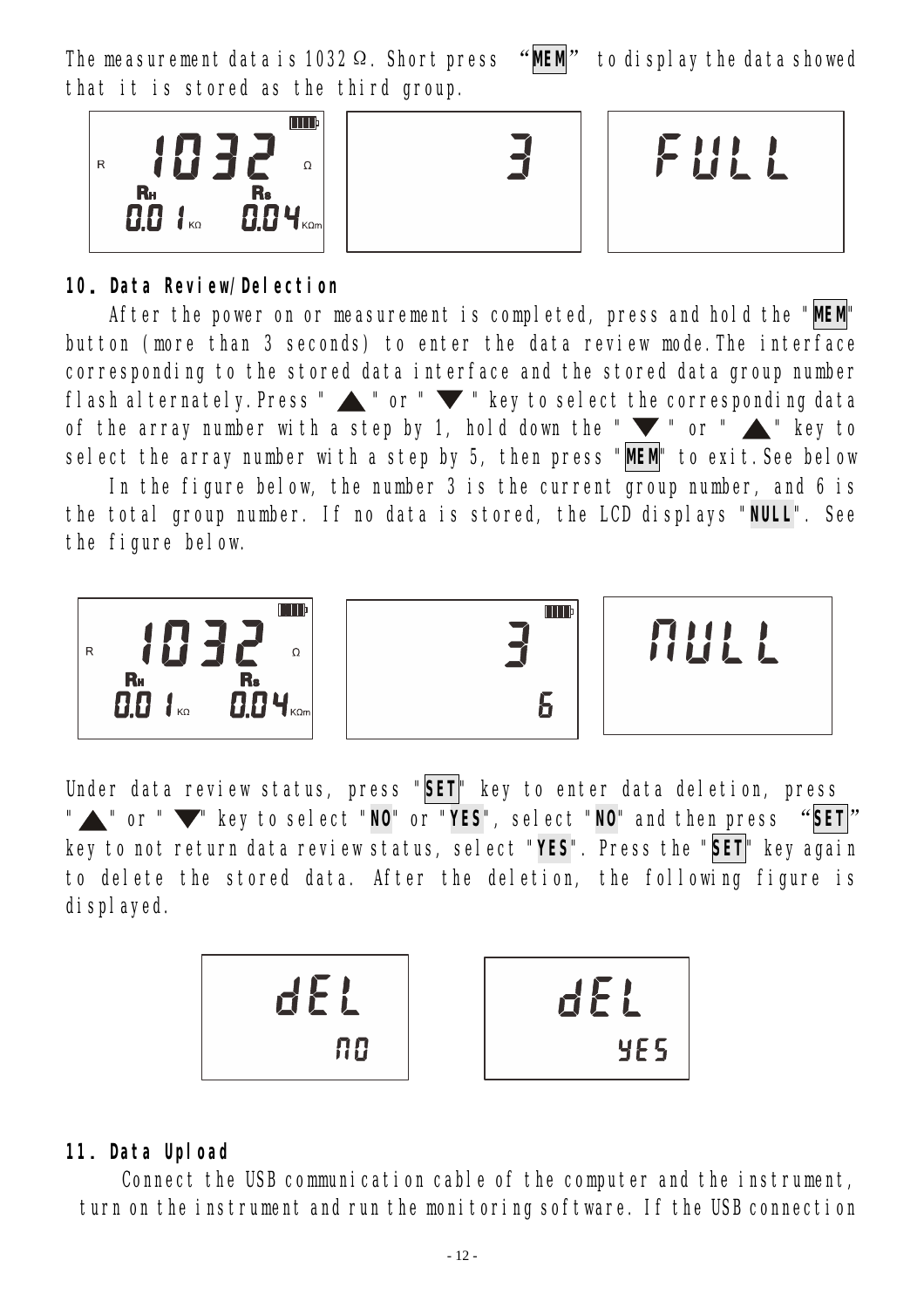is successful, the stored historical data can be read, uploaded to the computer and saved.

**The monitoring software** has on-line real-time monitoring and historical query functions, dynamic display, alarm value setting and alarm indication function, and functions such as reading, viewing, saving and printing of historical data.

## **IX. Battery Instructions**

The instrument is powered by a 6V lead-acid battery. When the battery power is reduced, the power indicator bar is reduced. When the voltage drops to 5V, the battery symbol  $\sqrt[m]{\quad}$  is displayed. Please charge in time. Low voltage affects the measurement accuracy.

| <b>Instrument</b>             | 1PC  |
|-------------------------------|------|
| Instrument bag                | 1PC  |
| Auxiliary grounding rod       | 2PCS |
| Monitoring software CD        | 1PC  |
| <b>USB communication line</b> | 1PC  |
| <b>Test line</b>              | 3PCS |
| Simple test line              | 2PCS |
| 6V Battery (built-in)         | 1PC  |
| charger                       | 1PC  |
| Manual, certificate           | 1SET |

## **X.Accessories**